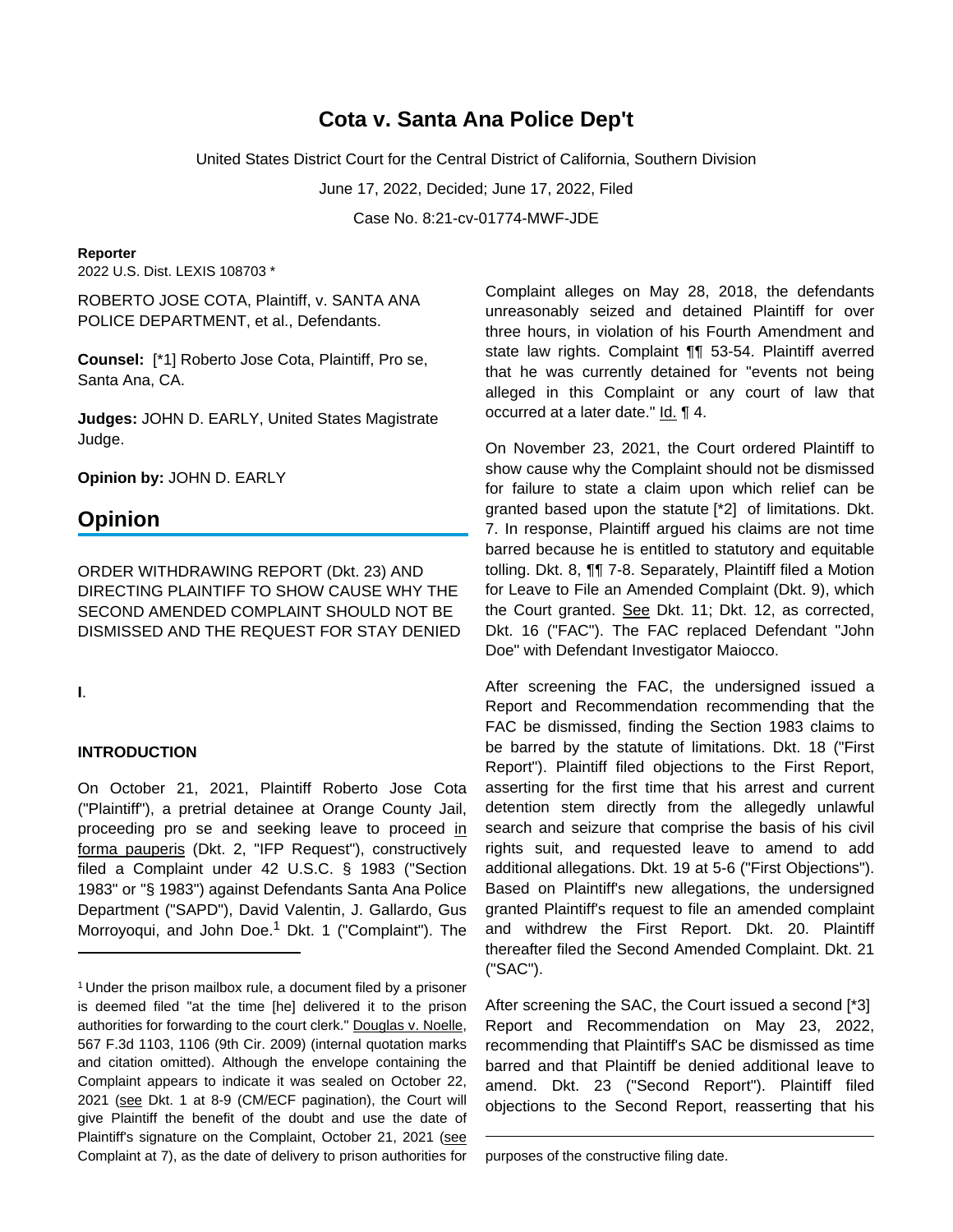claims were not time barred and requesting the Court grant a stay of his Section 1983 claims pending resolution of his state criminal proceedings. Dkt. 24 ("Second Objections"). He also requested leave to amend to add additional allegations. Id. at 10.

Because Plaintiff, in his Second Objections, seeks different relief from that contained in the SAC, including seeking a stay of proceedings, in order to fully consider Plaintiff's new request, the Court hereby WITHDRAWS the Second Report (Dkt. 23) and Orders Plaintiff to show cause why the SAC should not be dismissed and the stay request denied for the reasons discussed below, following screening of the SAC under 28 U.S.C. §§ 1915(e)(2), 1915A(a).

**II**.

#### **SUMMARY OF PLAINTIFF'S ALLEGATIONS**

The Court summarizes the allegations contained in the SAC as follows. On May 28, 2018, Plaintiff, a tow truck operator, was stationed in a parking lot in Santa Ana, California, when he heard "sounds that clearly sounded like gunshots" coming from [\*4] a nearby parking lot. SAC ¶¶ 1-2. Plaintiff drove to the nearby parking lot and observed a group of people surrounding an injured victim. Id. ¶ 3. Plaintiff then began rendering aid to the victim and instructed a bystander to call 911 and activate Plaintiff's tow truck emergency lights so as to signal the victim's location to emergency services. Id. The fire department arrived at the parking lot within minutes and began rendering aid to the victim, at which point Plaintiff returned to his tow truck. Id. ¶ 4.

Shortly thereafter, SAPD officers arrived and began interviewing witnesses. SAC ¶ 4. Plaintiff approached Defendant Gallardo, an SAPD officer, and notified him that his vehicle had a dash camera that may have captured relevant footage. Id. ¶ 5. Defendant Gallardo told Plaintiff he would be interested in interviewing him and asked Plaintiff to "wait for a few minutes," which he did. Id. Defendant Gallardo briefly interviewed Plaintiff near his tow truck, and at 10:15 p.m., before completing the interview, instructed him to move his tow truck and to turn it off so as to not waste gas. Id. ¶ 6. Plaintiff alleges he felt "compelled" to comply with Defendant Gallardo's orders and accordingly [\*5] moved his tow truck and turned it off without protest, believing he "could not leave." Id. | 7. Plaintiff claims Defendant Gallardo never told him that he was permitted to leave

and never provided him an explanation for his detention. Id. Plaintiff further alleges he had not witnessed the shooting and had been lawfully in the area. Id.

Later that night, Defendant Maiocco, an SAPD crime scene investigator, asked to inspect the physical aspects of Plaintiff's truck's dash camera, which Plaintiff obliged. SAC ¶ 9. Defendant Maiocco also requested to review the footage stored on Plaintiff's dash camera in Plaintiff's presence, but Plaintiff refused. Id. 10. Defendant Maiocco returned the dash camera to Plaintiff, and Plaintiff placed it in the truck's center console. Id. Defendant Maiocco then "ordered" Plaintiff to call his boss and notify him that the police would not "let [him] go" until the detective finished interviewing all the witnesses. Id. 11. Plaintiff sat at the scene and waited "for a few hours" until Defendant Morroyoqui, an SAPD detective, arrived at the parking lot and began interviewing witnesses, including Plaintiff. Id.

During his interview, Plaintiff informed Defendant [\*6] Morroyoqui that he had observed a white vehicle speeding away as he initially approached the parking lot and that his tow truck's dash camera may have captured footage of the white vehicle. SAC ¶ 12. Defendant Morroyoqui asked Plaintiff if he could accompany him to another location to identify a vehicle, and Plaintiff, "feeling compelled," agreed. Id. 13. Plaintiff followed Defendant Morroyoqui's instruction to leave his tow truck at the parking lot where it would be "safe." Id. ¶ 14. Defendant Morroyoqui then drove Plaintiff to a different location; they were away for about 20 minutes. Id. ¶ 15. Upon returning to the parking lot, Defendant Morroyoqui asked to examine Plaintiff's dash camera. Id. 16. Plaintiff felt "compelled" to show Defendant Morroyoqui the dash camera, but after looking for the dash camera in his tow truck, he could not find it. Id.

At 2:12 a.m. the following morning, after having informed Defendant Morroyoqui that he could not find his dash camera, Defendant Morroyoqui told Plaintiff he was "allowed to go home." SAC ¶ 17. Before returning home, however, Plaintiff asked Defendant Maiocco and some other officers if they had seen anyone take his dash camera from [\*7] his tow truck. Id. Defendant Maiocco and the officers informed Plaintiff they had not. Id. As Plaintiff was leaving the parking lot, he asked another officer if the officer had seen anyone remove his dash camera from his tow truck. Id. 18. The officer told Plaintiff that the police department has "policies and procedures" that require them to give "receipts" anytime they seize property.  $Id. \P 19$ . Plaintiff requested such a receipt, but the officer informed Plaintiff the police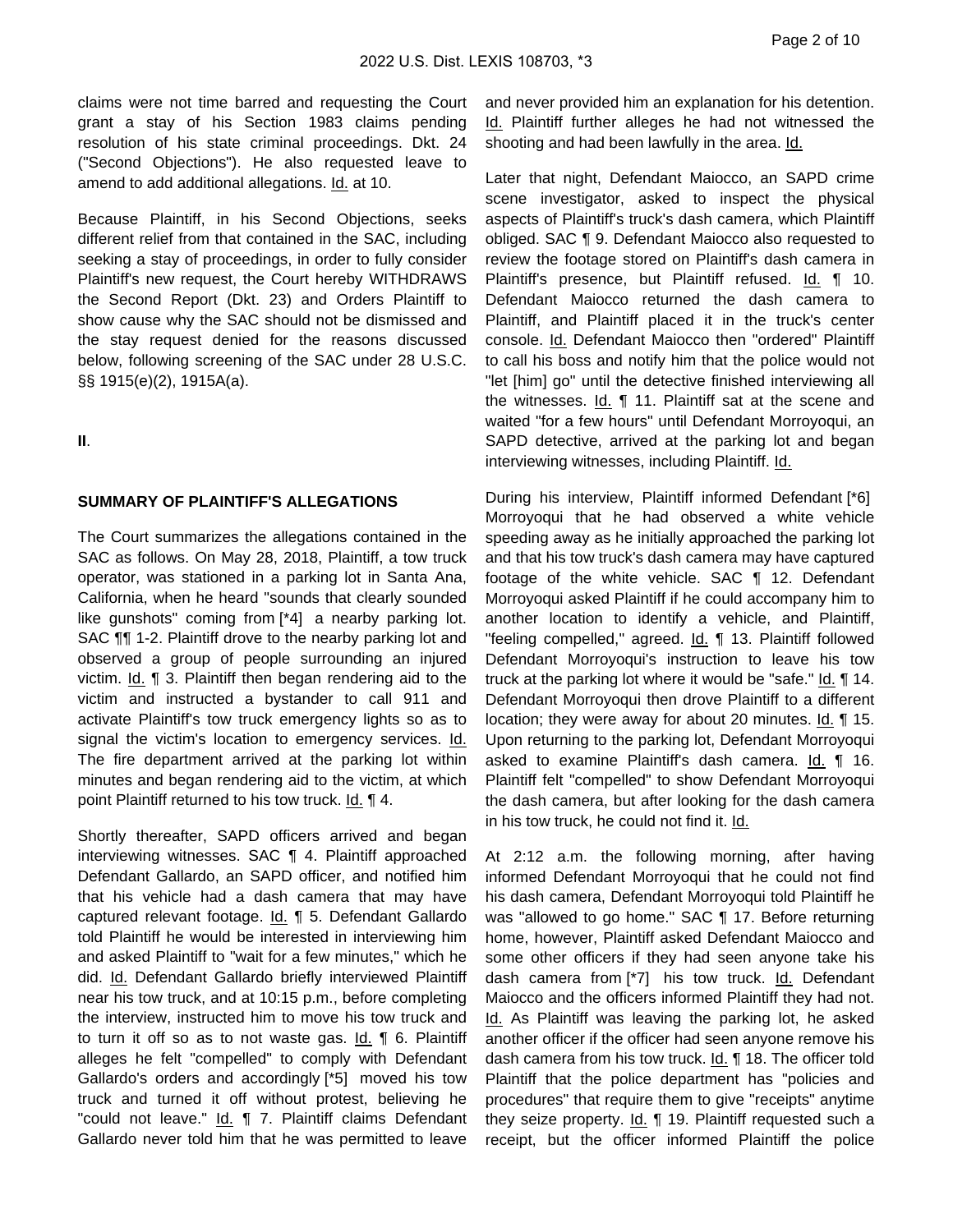department could not provide him with a receipt for property the department had not seized. Id. Plaintiff then drove home. Id. ¶ 20.

On May 29, 2018 at around 2:30 a.m., Plaintiff arrived home. SAC ¶ 21. About four hours later, he received a call from Defendant Morroyoqui advising that SAPD officers were conducting follow-up interviews and he "needed" to drive to the SAPD station. Id. Plaintiff complied "without protest." Id. Plaintiff arrived at the police station at around 7:00 a.m. and met with Defendant Morroyoqui, who brought him into an interrogation room. Id. | 22. Defendant Morroyoqui questioned him about the events that had occurred at the parking lot the night before and asked why Plaintiff had not [\*8] told the officers that he and the victim worked at the same towing company. Id. Defendant Maiocco then entered the interrogation room holding an electronic tablet. Id. 1 23. He made "verbal threats" to Plaintiff and told him that the police had video footage showing that he and the victim worked at the same towing company and had been together hours before the shooting. Id. Defendant Maiocco then showed Plaintiff footage from his dash camera on the tablet despite having said the night prior that the police had not seized his dash camera. Id. ¶ 24. Plaintiff believes Defendant Maiocco seized his dash camera on May 28, 2018 while officers detained him and conducted a warrantless search of the camera by viewing its contents sometime on May 29, 2018. Id. 1 35.

After playing the dash camera footage for Plaintiff, Defendant Maiocco said he would "make sure Plaintiff goes to prison for life," and that the dash camera footage is "all he needs." SAC ¶ 24. At Defendant Morroyoqui's request, Plaintiff gave his cell phone and passwords, and Defendant Morroyoqui then arrested and escorted him to a holding cell to be searched. Id. ¶ 26. Later that day, Defendant Morroyoqui booked Plaintiff into Orange [\*9] County Jail, where he remains awaiting a preliminary hearing. Id. ¶ 27. On May 31, 2018, Plaintiff appeared before a magistrate for arraignment on California Penal Code §§ 664(a)-187(a), 182(a). Id. ¶ 28. California Penal Code Section 187(a) is the crime of murder, while Sections 664(a) and 182(a) refer to attempts and conspiracy to commit a crime, respectively.

Plaintiff alleges Defendants violated his Fourth Amendment and state law rights by: (1) detaining him for over three hours without probable cause or reasonable suspicion of any wrongdoing; and (2) searching his truck, seizing his dash camera from the truck, and viewing the camera's contents without a warrant. SAC at 5-8, ¶ 30. Plaintiff asserts Defendant David Valentin, SAPD Chief, "allows his officers and detectives to engage in unlawful searches and seizures," and further claims the other defendants acted wrongfully, maliciously, and willfully. Id. 11 33-34. Plaintiff seeks (1) a declaratory judgment that Defendants violated his Fourth Amendment rights by unlawfully detaining Plaintiff and seizing his dash camera; (2) an injunction enjoining Defendants from engaging in unlawful searches and seizures of Santa Ana residents; (3) an injunction requiring Defendants to return Plaintiff's dash camera and cease viewing the contents of the camera; and (4) compensatory, [\*10] nominal, and punitive damages. Id. at 15.

**III**.

#### **STANDARD OF REVIEW**

Under 28 U.S.C. §§ 1915(e)(2) and 1915A(b), the Court must dismiss the SAC, or a portion thereof, if it is frivolous or malicious, fails to state a claim upon which relief may be granted, or seeks monetary relief from a defendant who is immune from such relief. See Lopez v. Smith, 203 F.3d 1122, 1126-27 & n.7 (9th Cir. 2000) (en banc). Similarly, "[a] district court may deny leave to proceed in forma pauperis at the outset if it appears from the face of the proposed complaint that the action is frivolous or without merit." Minetti v. Port of Seattle, 152 F.3d 1113, 1115 (9th Cir. 1998) (per curiam) (as amended) (citation omitted). A complaint also may be dismissed for failure to state a claim if it discloses some fact or complete defense that will necessarily defeat the claim. Franklin v. Murphy, 745 F.2d 1221, 1228-29 (9th Cir. 1984).

In determining whether a complaint states a claim, its factual allegations must be taken as true and construed in the light most favorable to the plaintiff. See Lazy Y Ranch Ltd. v. Behrens, 546 F.3d 580, 588 (9th Cir. 2008). Courts construe the allegations of pro se complaints liberally. Erickson v. Pardus, 551 U.S. 89, 94, 127 S. Ct. 2197, 167 L. Ed. 2d 1081 (2007) (per curiam); see also Hebbe v. Pliler, 627 F.3d 338, 342 & n.7 (9th Cir. 2010) (as amended). However, "a liberal interpretation of a civil rights complaint may not supply essential elements of the claim that were not initially pled." Bruns v. Nat'l Credit Union Admin., 122 F.3d 1251, 1257 (9th Cir. 1997) (citation omitted). "[T]he tenet that a court must accept as true all of the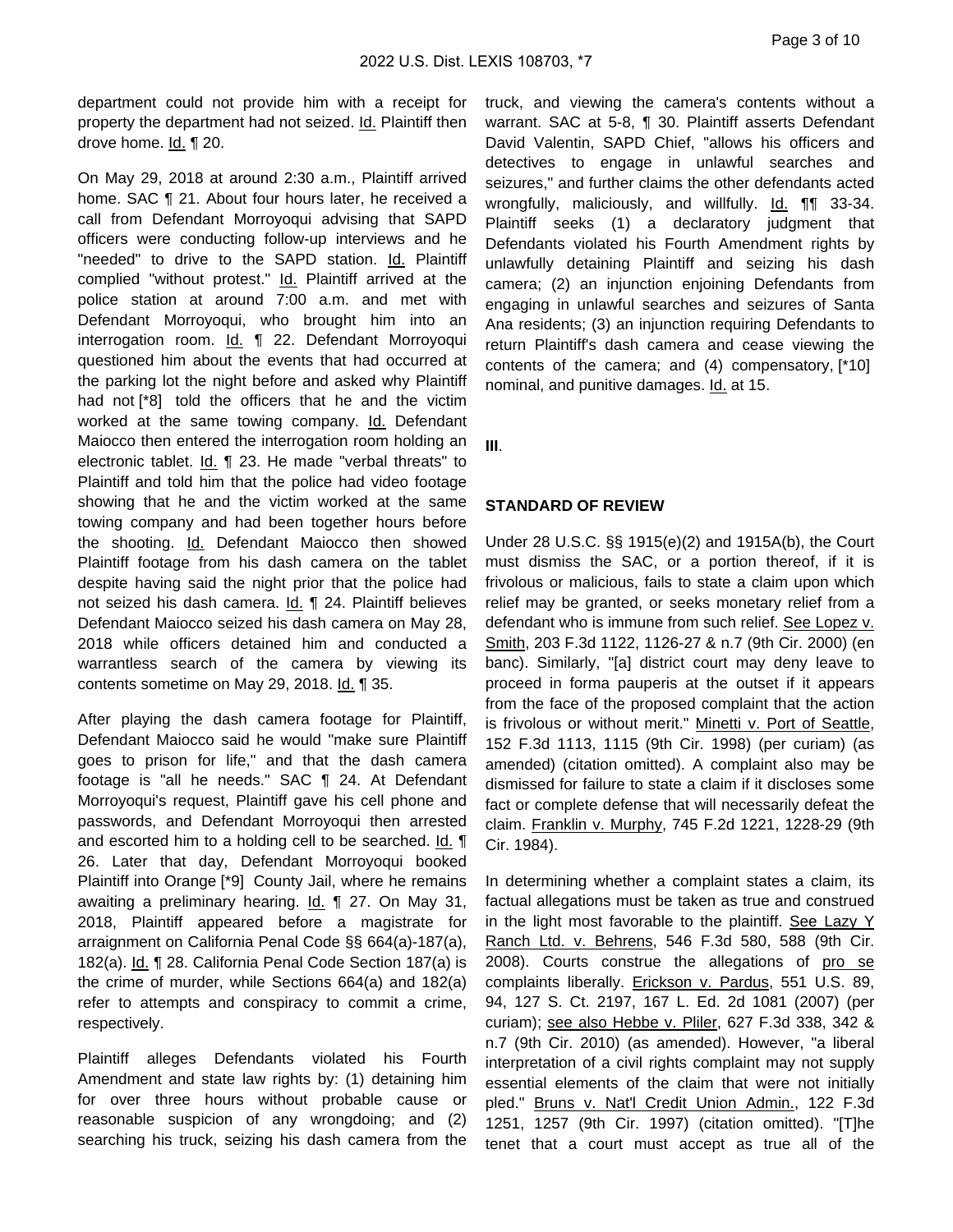allegations contained [\*11] in a complaint is inapplicable to legal conclusions." Ashcroft v. Iqbal, 556 U.S. 662, 678, 129 S. Ct. 1937, 173 L. Ed. 2d 868 (2009).

A "plaintiff's obligation to provide the 'grounds' of his 'entitle[ment] to relief' requires more than labels and conclusions, and a formulaic recitation of the elements of a cause of action will not do. Factual allegations must be enough to raise a right to relief above the speculative level on the assumption that all the allegations in the complaint are true (even if doubtful in fact)." Bell Atl. Corp. v. Twombly, 550 U.S. 544, 555, 127 S. Ct. 1955, 167 L. Ed. 2d 929 (2007) (alteration in original) (internal citations and footnote omitted); see also Iqbal, 556 U.S. at 678. A plaintiff must allege a factual and legal basis for each claim that is sufficient to give each defendant fair notice of what the claims are and the grounds upon which they rest. See, e.g., Brazil v. U.S. Dep't of the Navy, 66 F.3d 193, 199 (9th Cir. 1995); McKeever v. Block, 932 F.2d 795, 798 (9th Cir. 1991).

If the Court finds that a complaint, or a portion thereof, should be dismissed for failure to state a claim, the Court has discretion to dismiss with or without leave to amend. Lopez, 203 F.3d at 1126-30. Leave to amend should be granted if the defects in the complaint could be corrected, especially if the plaintiff is pro se. Id. at 1130-31; see also Cato v. United States, 70 F.3d 1103, 1106 (9th Cir. 1995). However, if, after careful consideration, it is clear that a complaint cannot be cured by amendment, the Court may dismiss without leave to amend. See Cato, 70 F.3d at 1105-06; see, e.g., [\*12] Chaset v. Fleer/Skybox Int'l, 300 F.3d 1083, 1088 (9th Cir. 2002) (holding that "there is no need to prolong the litigation by permitting further amendment" where the "basic flaw" in the pleading cannot be cured by amendment).

**IV**.

### **DISCUSSION**

## **A. The Section 1983 Claim Appears Barred by the Statute of Limitations**

Statutes of limitation prevent the assertion of stale claims by limiting the time within which claims must be filed. See Daviton v. Columbia/HCA Healthcare Corp., 241 F.3d 1131, 1136 (9th Cir. 2001) (en banc). In Section 1983 actions, federal courts "borrow" the limitations and tolling rules from the forum state. Hardin v. Straub, 490 U.S. 536, 538, 109 S. Ct. 1998, 104 L. Ed. 2d 582 (1989); TwoRivers v. Lewis, 174 F.3d 987, 991 (9th Cir. 1999). Federal courts thus apply California's personal injury limitations period for analogous Section 1983 claims arising in California. See Pouncil v. Tilton, 704 F.3d 568, 573 (9th Cir. 2012) (citing Wallace v. Kato, 549 U.S. 384, 387, 127 S. Ct. 1091, 166 L. Ed. 2d 973 (2007)). In California, the applicable statute of limitations is two years for such actions. See Cal. Civ. Proc. Code § 335.1; Maldonado v. Harris, 370 F.3d 945, 954-55 (9th Cir. 2004). The accrual date of a Section 1983 cause of action, however, "is a question of federal law that is not resolved by reference to state law." Wallace, 549 U.S. at 388. Under federal law, a Section 1983 claim accrues, for the purposes of the running of the limitations period, when the plaintiff "knows or has reason to know of the injury that is the basis of the action." Belanus v. Clark, 796 F.3d 1021, 1025 (9th Cir. 2015).

Here, the accrual date of Plaintiff's Section 1983 claims is May 29, 2018, the date he was aware of his alleged injury. The limitations period expired two years later, on May 29, 2020, unless tolling [\*13] applies. Plaintiff "filed" the action on October 21, 2021. Thus, absent sufficient tolling, the claim is untimely.

To the extent Plaintiff contends his claims accrued on a later date, the arguments lack merit. First, Plaintiff asserts his claims will not accrue until the date his ongoing state criminal proceedings are concluded or the date his criminal conviction or sentence is overturned, citing Heck v. Humphrey, 512 U.S. 477, 114 S. Ct. 2364, 129 L. Ed. 2d 383 (1994). Second Objections at 7. Plaintiff's reliance on Heck, however, is inapposite because where, as here, there is no conviction or sentence to be undermined by a grant of relief to a plaintiff, Heck does not apply. Bonelli v. Grand Canyon Univ., 28 F.4th 948, 953-54 (9th Cir. 2022). Also, when a plaintiff raises Fourth Amendment violations, as Plaintiff does here, the Heck doctrine does not alter the traditional, federal accrual rule that a cause of action for illegal search and seizure accrues when the wrongful act occurs. Id. at 952, 954.

Second, Plaintiff's reliance on Henderson v. United States, 517 U.S. 654, 657 n.2, 116 S. Ct. 1638, 134 L. Ed. 2d 880 (1996) to support the contention that "[i]n a suit on a right created by federal law, filing a complaint suffices to satisfy the statute of limitations" is also misplaced. Second Objections at 7. Contrary to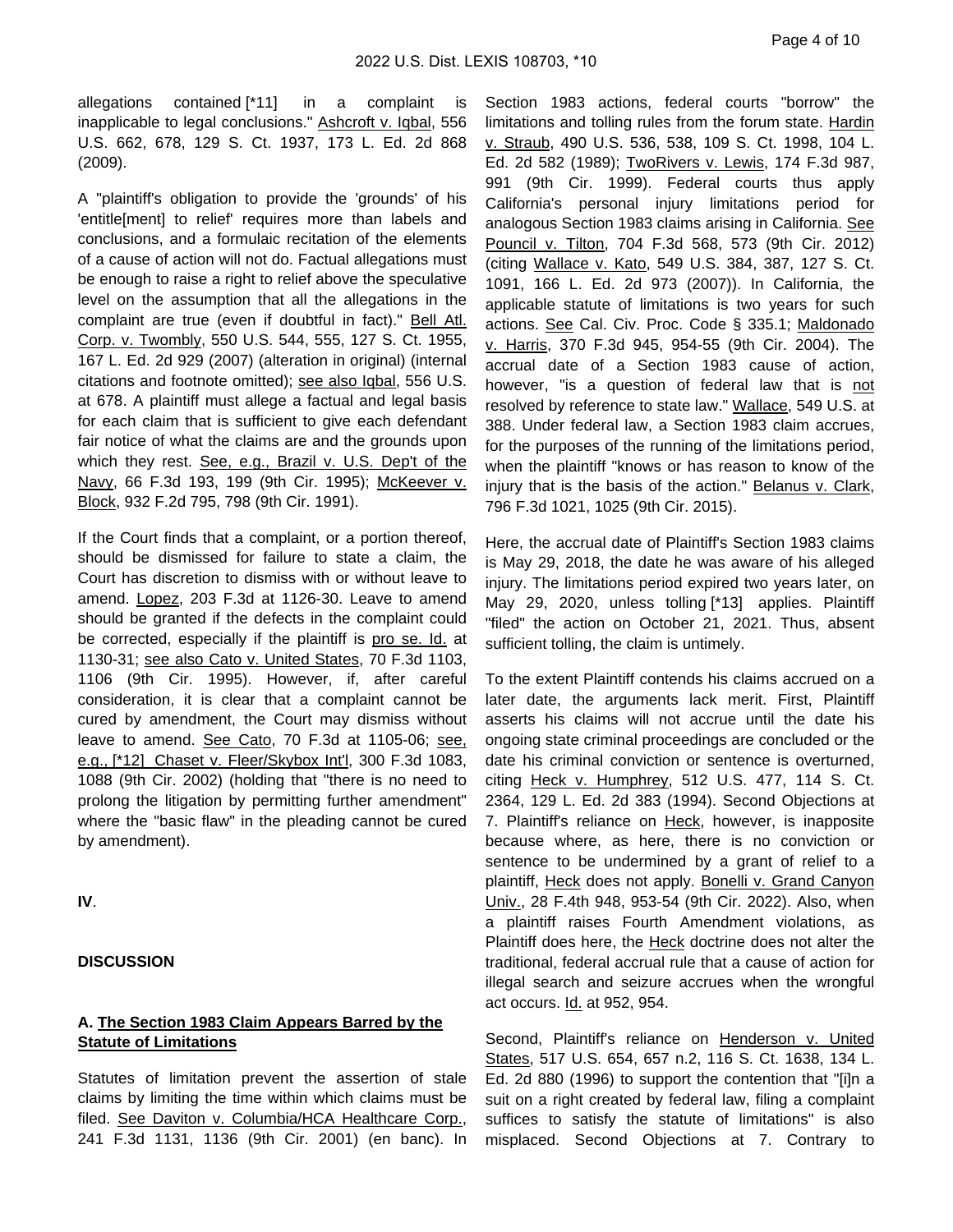Plaintiff's assertion, the Court in Henderson did not state that the mere fact that a complaint is filed, regardless of how long after accrual, [\*14] satisfied the statute of limitations. Such a rule would have the effect of vitiating statutes of limitations. Rather, the Court considered whether the filing of the complaint, as opposed to the service of the complaint on a defendant, was the correct measuring point from which to measure when an action on a right created by federal law is "commenced," finding filing, not service, as the appropriate "commencement" date. See Henderson, 517 U.S. at 657 n.2.

Third, Plaintiff's argument that his claims have not yet accrued because he "he has been getting injure[d] continuously and the Defendants have not cease[d] violating his federal rights" (Second Objections at 9) also does not alter the accrual analysis. The continuing violations doctrine only applies in two scenarios: (1) when there are a series of related acts, one or more of which falls within the limitations period; and (2) the maintenance of a discriminatory system both before and during the limitations period. Bird v. Dep't of Human Servs., 935 F.3d 738, 746 (9th Cir. 2019) (per curiam). Here, the first scenario does not apply because Plaintiff's SAC alleges Fourth Amendment violations that occurred on specific dates, May 28 and 29, 2018, which are outside the limitations period. Nor does the second scenario apply because the SAC does [\*15] not allege a discriminatory system at all, much less during the limitations period. As such, Plaintiff's Section 1983 claims alleging Fourth Amendment violations accrued on May 29, 2018. See Wallace, 549 U.S. at 388. Thus, absent sufficient tolling, Plaintiff's claims are untimely.

## 1. Statutory Tolling

Once a claim has accrued, the limitations period may be tolled, that is, temporarily stayed, in certain situations. Federal courts apply the forum state's law regarding tolling, except where such laws are inconsistent with federal law. See Jones v. Blanas, 393 F.3d 918, 927 (9th Cir. 2004). In interpreting state law, the federal court is "bound by a state's highest court's interpretation of its own statute . . . ." See Briceno v. Scribner, 555 F.3d 1069, 1080 (9th Cir. 2009); Lewis v. Tel. Emps. Credit Union, 87 F.3d 1537, 1545 (9th Cir. 1996). "In the absence of a pronouncement by the highest court of a state, the federal courts must follow the decision of the intermediate appellate courts of the state unless there is convincing evidence that the highest court of the state would decide differently." Briceno, 555 F.3d at 1080 (quoting Owen ex rel. Owen v. United States, 713 F.2d 1461, 1464 (9th Cir. 1983)).

Under California Code of Civil Procedure § 352.1 ("§ 352.1"), a plaintiff's imprisonment on a criminal charge "at the time the cause of action accrued" may toll the statute of limitations for up to two years. Subsection (a) of § 352.1 provides, in relevant part:

If a person entitled to bring an action . . . is, at the time the cause of action [\*16] accrued, imprisoned on a criminal charge, or in execution under the sentence of a criminal court for a term less than for life, the time of that disability is not a part of the time limited for the commencement of the action, not to exceed two years.

In Elliott v. City of Union City, 25 F.3d 800, 802-03 (9th Cir. 1994), the Ninth Circuit found "being continuously incarcerated prior to arraignment constitutes being 'imprisoned on a criminal charge'" under California Code of Civil Procedure § 352(a)(3), the predecessor to § 352.1. In **Elliott**, the plaintiff, who had been in continuous custody from his arrest through his conviction, sentencing, and subsequent imprisonment, filed a Section 1983 action while imprisoned, asserting he had been subject to excessive force during his underlying arrest. Id. at 801. After finding, at that time, that no California court had considered whether the then-existing version of California Code of Civil Procedure  $\S$  352(a)(3) applied to toll the limitations period in the pretrial detention context, the Ninth Circuit, "[i]n the absence of controlling state precedent," found that "'actual, uninterrupted incarceration is the touchstone' for assessing tolling under § 352(a)(3), which covers all post-arrest custody," and therefore, "the statute of limitations applicable to [the plaintiff's] § 1983 [\*17] action was tolled commencing at the time of his arrest and continuing through his custody." Id. at 803 (citation omitted).

Recently, however, a California appellate court analyzed the new § 352.1 to determine if the statute of limitations is tolled when a claim accrues when a plaintiff is in pretrial custody. Austin v. Medicis, 21 Cal. App. 5th 577, 582, 230 Cal. Rptr. 3d 528 (2018). In Austin, the plaintiff's claims accrued while he was in county jail, where he remained until he was convicted and transferred to state prison. See id. at 582, 590. Analyzing the statutory language and legislative history, the state appellate court concluded that tolling is applicable only if the plaintiff is serving a term of imprisonment "in the state prison" at the time of accrual. Id. at 582. Because the plaintiff was "in pretrial custody" in county jail when the claims accrued, "he was not 'imprisoned on a criminal charge' . . . and section 352.1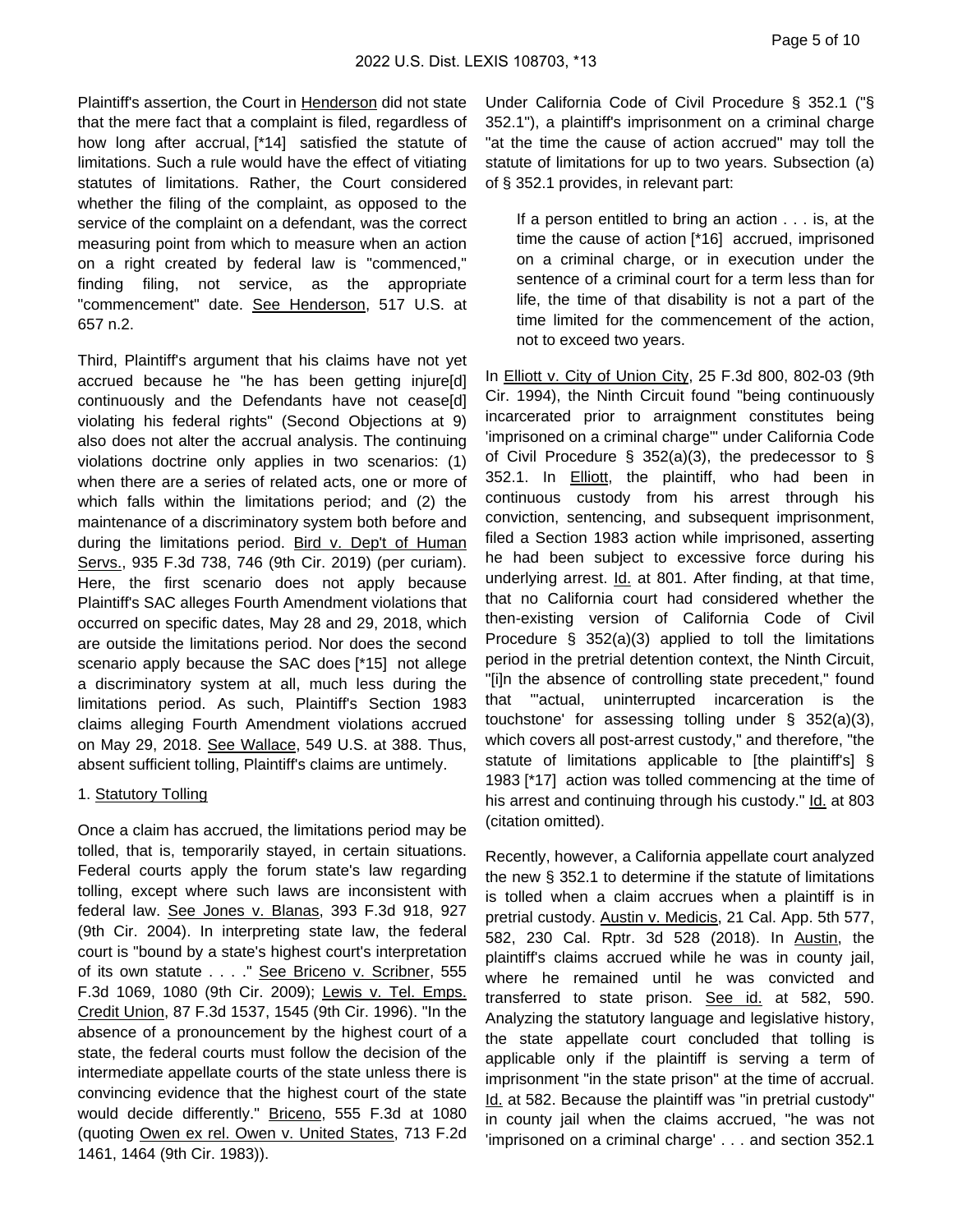[did] not apply." Id. at 597. The court acknowledged the decision in **Elliott**, but found it "unpersuasive," noting that it "predated the enactment of § 352.1," and thus did not have the benefit of the legislative findings on the subject. Id. at 590 n.4. The California Supreme Court declined review.

After Austin, there has been a split among federal district courts in California as to whether to follow Elliott or Austin in applying the tolling provisions [\*18] of § 352.1 for plaintiffs whose claims accrued while in pretrial detention. Compare Alexander v. Cnty. of Los Angeles, 2021 WL 2407703, at \* 4 (C.D. Cal. Mar. 18, 2021) (noting "[t]here is a split among the district courts as to" whether to follow Elliot and Austin, citing cases, ultimately following Elliott), report and recommendation adopted, 2021 WL 3857455 (C.D. Cal. Aug. 26, 2021), and Ruiz v. Ahern, 2020 WL 4001465, at \*5 (N.D. Cal. July 15, 2020) (applying **Elliott** and declining to follow Austin, noting the Ninth Circuit has not overruled Elliott), with Sekerke v. Hoodenpyle, 2021 WL 973565, at \*6 (S.D. Cal. Mar. 16, 2021) (following Austin), Ucci v. LAPD, 2020 WL 1032359, at \*12 (C.D. Cal. Jan. 7, 2020) (following Austin), report and recommendation adopted, 2020 U.S. Dist. LEXIS 8023, 2020 WL 1042273 (C.D. Cal. Jan. 7, 2020), Bell v. Mahoney, 2019 U.S. Dist. LEXIS 217422, 2019 WL 6792793, at \*6 (C.D. Cal. Aug. 29, 2019) (following Austin), Patrick v. McDermott, 2019 WL 10255472, at \*6 (C.D. Cal. June 24, 2019) (following Austin), and Lockett v. Cnty. of Los Angeles, 2018 WL 6842539, at \*2 (C.D. Cal. Oct. 25, 2018) (following Austin). In an unpublished memorandum decision, the Ninth Circuit stated that it was "obligated to follow" Austin in the absence of evidence that the California Supreme Court would rule to the contrary. Shaw v. Sacramento Cnty. Sheriff's Dep't, 810 F. App'x 553, 554 (9th Cir. 2020). More recently, the Ninth Circuit reiterated in an unpublished memorandum decision that a pretrial detainee was not entitled to the benefit of statutory tolling under Austin. Darbouze v. Christopher, 2022 WL 1769794, at \*1 (9th Cir. June 1, 2022).

Here, applying Austin, Plaintiff is not entitled to tolling under § 352.1 as he was not serving a term of imprisonment in state prison at the time his claims accrued. See Darbouze; Sekerke; Ucci; Bell; Patrick; Lockett. Further, at least with respect to his claims for unlawful detention, regardless of whether Elliot or Austin is applied, Plaintiff would not be entitled to tolling under § 352.1 because, after the alleged [\*19] illegal detention, he was released and returned home, and thus was not in "continuous custody" from the time of the accrual of his claim until the filing of the action. See Elliott, 25 F.3d at 803 (noting that "'actual, uninterrupted incarceration is the touchstone'" of § 352.1 tolling) (citation omitted); Mabry v. Newton, 2020 WL 5092830, at \*7 (C.D. Cal. July 16, 2020) (finding plaintiff not entitled to statutory tolling because he was "released to hospital" following the accrual of his claims and thus was not incarcerated at the time of, or immediately following, the relevant incident), report and recommendation adopted, 2020 WL 6784345 (C.D. Cal. Nov. 17, 2020); Jackson v. City of Inglewood, 2009 U.S. Dist. LEXIS 20149, 2009 WL 699948, at \*6 (C.D. Cal. Mar. 12, 2009) (finding plaintiff not entitled to statutory tolling because following the accrual of his claims, paramedics took him to the hospital, and thus he "was not arrested or taken into custody at the time [his claims accrued]"); see also McClain v. Brosowke, 2018 WL 1918533, at \*4 (C.D. Cal. Apr. 20, 2018) (observing in dicta, without deciding the issue, that a civil rights plaintiff's release from police custody appeared to preclude § 352.1 tolling for claims arising during such custody) (footnote omitted).

## 2. Equitable Tolling

Federal courts also apply California's equitable tolling rules in applying the statute of limitations in § 1983 actions. See Azer v. Connell, 306 F.3d 930, 936 (9th Cir. 2002). In California, equitable tolling is "a judgemade doctrine 'which operates independently [\*20] of the literal wording of the Code of Civil Procedure' to suspend or extend a statute of limitations as necessary to ensure fundamental practicality and fairness." Lantzy v. Centex Homes, 31 Cal. 4th 363, 370, 2 Cal. Rptr. 3d 655, 73 P.3d 517 (2003) (as modified) (citation omitted). Among other potential bases, California law allows for equitable tolling when a plaintiff possesses several legal remedies and reasonably and in good faith pursues one designed to lessen the extent of his injuries or damage, thereby allowing the statutory period to run. Guerrero v. Gates, 442 F.3d 697, 706 (9th Cir. 2006) (footnote omitted). For equitable tolling to apply, a plaintiff must meet the requirements of California's three-pronged test by showing: (1) "timely notice" of the claim to the defendant; (2) "lack of prejudice" to the defendant; and (3) "reasonable and good faith conduct on the part of the plaintiff." McDonald v. Antelope Valley Cmty. Coll. Dist., 45 Cal. 4th 88, 102, 84 Cal. Rptr. 3d 734, 194 P.3d 1026 (2008); see also Butler v. Nat'l Cmty. Renaissance of Cal., 766 F.3d 1191, 1204 (9th Cir. 2014).

The party asserting equitable tolling has the burden to show that the doctrine applies. See In re Marriage of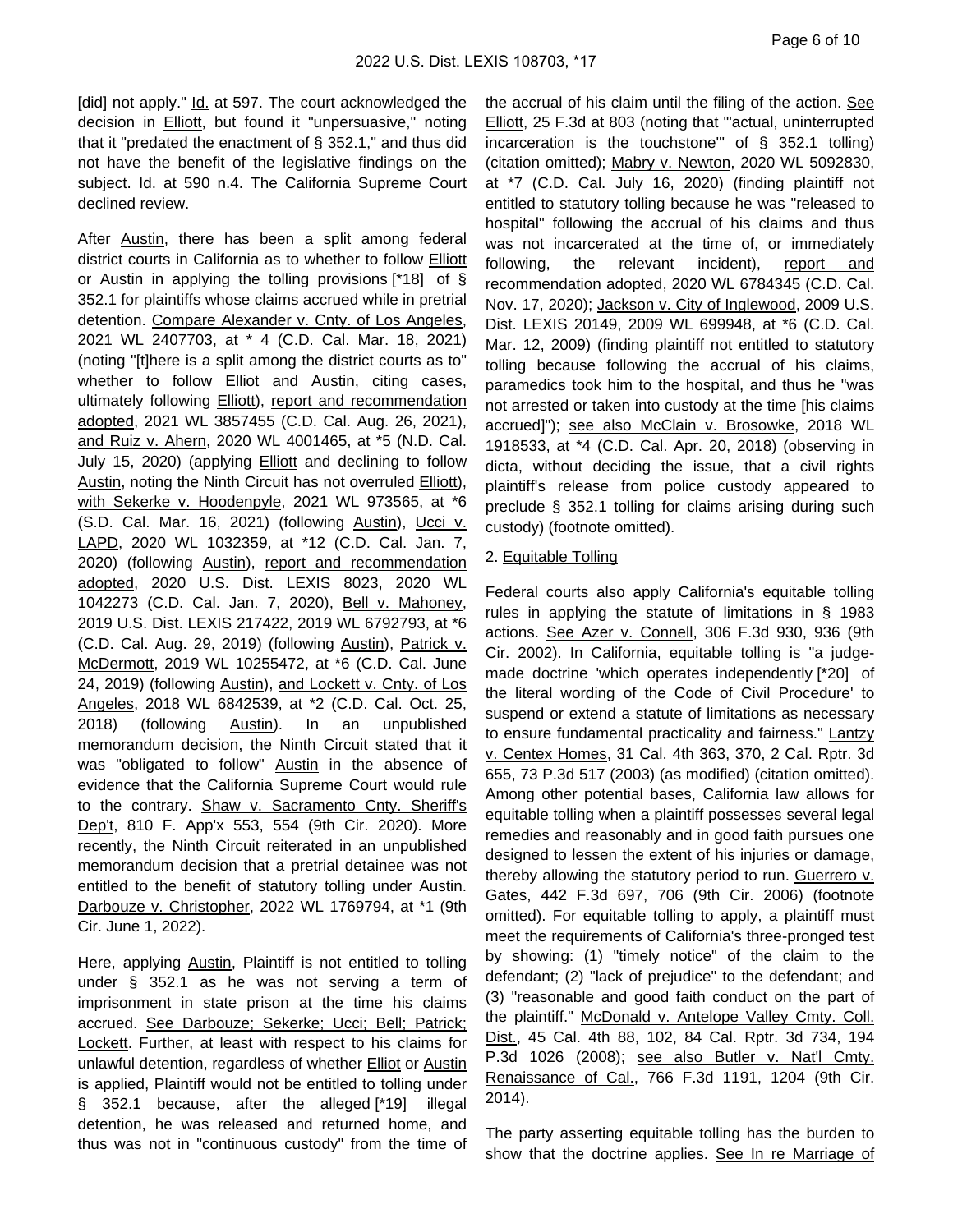Zimmerman, 183 Cal. App. 4th 900, 912, 109 Cal. Rptr. 3d 96 (2010) (as modified); see also Williams v. Holevinski, 295 F. App'x 167, 168 (9th Cir. 2008) (concluding the district court properly found that plaintiff was not entitled to equitable tolling because he failed to plead sufficient facts to account for his lack of diligence in pursuing remedies). Where the time-bar appears "on the face of the complaint," the plaintiff "has an obligation [\*21] to anticipate the defense and plead facts to negative the bar." Union Carbide Corp. v. Superior Court, 36 Cal. 3d 15, 25, 201 Cal. Rptr. 580, 679 P.2d 14 (1984); see also Reyes v. Healthcare Servs. Grp., Inc., 2015 WL 6551870, at \*5 (C.D. Cal. Oct. 26, 2015).

In the SAC, Plaintiff alleges he exhausted alternate remedies before filing his present suit by timely submitting a claim with the City of Santa Ana ("the City") using a "Claim Against the City" form. SAC at 2, ¶¶ 29, 32. Plaintiff further asserts he never received a response from the City on his claim.  $Id. \P$  32. Plaintiff contends his filing of the claim with the City, an attempt to pursue an alternate remedy, entitles him to the benefit of equitable tolling. Dkt. 8, ¶ 8.

Under the California Tort Claims Act, California Government Code §§ 810, et seq., ("CTCA"), parties who seek to assert tort claims against a municipality must present claims to such municipality within six months of their accrual. See Cal. Gov. Code § 911.2(a). Timely presentation and rejection of claims are conditions precedent to civil suits against public entities under the CTCA. Cardenas v. Cnty. of Tehama, 476 F. Supp. 3d 1055, 1070 (E.D. Cal. 2020) (citing Mangold v. Cal. Pub. Utils. Comm'n, 67 F.3d 1470, 1477 (9th Cir. 1995)). Plaintiff asserts he submitted a "Claim Against the City" on May 31, 2018. SAC ¶ 32. The issue is thus whether Plaintiff's pursuit of a state law tort claim within the limitations period results in equitable tolling of the statute of limitations on his Section 1983 claims and if so, for how long.

A claimant may be eligible for [\*22] equitable tolling if he timely filed a separate, formal legal action, usually before a formally constituted agency authorized to adjudicate claims and provide a remedy. See Stone v. City & Cnty. of San Francisco, 735 F. Supp. 340, 343 (N.D. Cal. 1990). The timely filing of a state law tort claim arising out of the same facts as a subsequent Section 1983 suit in federal court may justify equitable tolling during the pendency of the state law claim so long as the claimant meets California's three-pronged test. Lucchesi v. Bar-O Boys Ranch, 353 F.3d 691, 696

(9th Cir. 2003); but see McMahon v. Albany Unified Sch. Dist., 104 Cal. App. 4th 1275, 1292, 129 Cal. Rptr. 2d 184 (2002) (finding the limitations period for a § 1983 claim is not tolled by the prior filing of CTCA claim).

Plaintiff asserts he is entitled to equitable tolling because, although he timely submitted a claim to the City on May 31, 2018, the City did not respond to his claim. SAC ¶ 32. But California Government Code § 912.4(c) provides that a claim sent to a government agency is deemed rejected if the claimant does not receive a response from the government agency within 45 days from submission. Further, under California Government Code § 945.6(a)(2), if a claimant does not receive a notice of rejection from the agency, the claimant has two years from the accrual of the cause of action to file suit. In such circumstances, the two-year period functions as the statute of limitations. Dowell v. Contra Costa Cnty., 928 F. Supp. 2d 1137, 1152 (N.D. Cal. 2013).

Here, Plaintiff's state and federal law claims arise from the same [\*23] alleged wrong under Lucchesi and thus could support a claim for equitable tolling during the pendency of Plaintiff's CTCA claim. However, any such equitable tolling would be limited to the time during which such claim was "pending." Because Plaintiff asserts he never received a written notice of rejection of his claim from the City, he had until May 29, 2020, two years after the accrual of his claim, to file a civil complaint against Defendants under the CTCA. He does not allege he filed a lawsuit asserting his state law tort claims in state or federal court during the two-year window following the accrual of his claims. Accordingly, for purposes of equitable tolling in this Court, Plaintiff's May 31, 2018 Notice of Claim is only considered to have been "pending" during the 45 days he awaited a response from the City, making Plaintiff eligible for equitable tolling of only 45 days on his Section 1983 claims in this Court. See Cal. Gov. Code § 912.4(c) (claim is deemed rejected if the claimant does not receive a response within 45 days); Williams v. Stockton Police Dep't, 2015 WL 756701, at \*4 (E.D. Cal. Feb. 23, 2015) ("[T]olling applies only to the period during which the CTCA Claim was pending.") (report and recommendation adopted). Plaintiff did not file this action until more than three years after the [\*24] accrual of his claims. Therefore, although Plaintiff may be eligible for the equitable tolling of his federal suit for the 45 days during which his notice of claim was pending before the City, Plaintiff's federal claims, filed more than three years later, are nonetheless time barred because Plaintiff failed to file his federal suit within that extended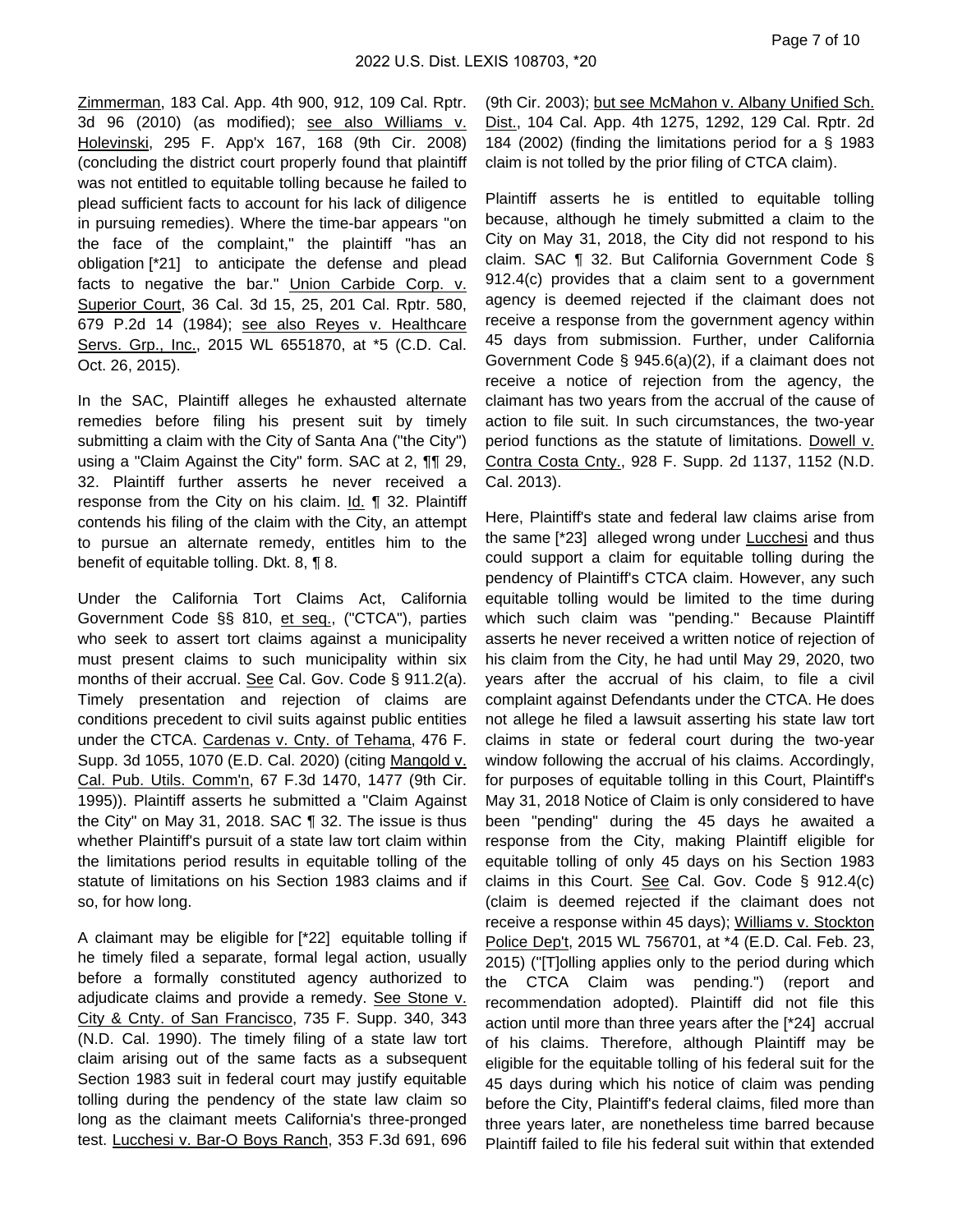limitations period. See Williams, 2015 WL 756701, at \*4 (finding that because the city denied plaintiff's CTCA claims more than 29 months before she filed a § 1983 suit, the two-year limitations period barred the claims even with the benefit of equitable tolling).

Nor does Plaintiff's delay in filing suit due to his submission of a claim form otherwise meet California's three-pronged test for equitable tolling. A party seeking equitable tolling must show that its delay in filing was objectively reasonable under the circumstances. Saint Francis Mem'l Hosp. v. State Dep't of Pub. Health, 9 Cal. 5th 710, 729, 265 Cal. Rptr. 3d 121, 467 P.3d 1033 (2020). A delay in filing a federal suit for over two years while awaiting a response from a state agency on a notice of claim is not reasonable. See Ucci, 2020 WL 1032359, at \*14 ("Plaintiff cannot allege facts showing that he acted reasonably when he delayed filing suit from January 2013 (i.e., his latest accrual date) until October 2015 because he was ostensibly waiting for the [\*25] [Los Angeles Police Department] to investigate his [Internal Affairs Group] Complaint."); cf. Garber v. City of Clovis, 698 F. Supp. 2d 1204, 1214 (E.D. Cal. 2010) (observing that although the third element of good faith and reasonable conduct on the part of the plaintiff is "less clearly defined," "the plaintiff must file his second claim a short time after tolling has ended"). Here, although Plaintiff timely filed a Claim under the CTCA with the City on May 31, 2018, he delayed in filing the present suit for nearly three years and five months after receiving no response. Such a lengthy delay cannot be considered objectively reasonable.<sup>2</sup>See Abdullah v. City of San Diego, 2021 WL 2588855, at \*2 (S.D. Cal. June 23, 2021) (finding an 18-month delay in filing complaint after the limitations period had expired was not objectively reasonable) (footnote omitted). As such, Plaintiff has not shown he is entitled to equitable tolling beyond the 45 days his timely CTCA claim against the City was pending, and, accounting for such tolling, his Section 1983 claims are untimely by over a year.

Additionally, Plaintiff asserts in his Second Objections that on June 21, 2018, he sent each Defendant a written "cease-and-desist" letter demanding that Defendants cease and desist violating his federal rights. Second Objections at 6. Plaintiff further contends [\*26] that each letter stated that "failure to compl[y] with this demand letter or submit a response will constitute a knowing[], voluntary, unconditional[], and willful undisputed waiver of any statute of limitation and all immunities [and] defenses that may be available to you." Id. Plaintiff claims Defendants never responded to this letter. Id. As a result, Plaintiff now argues his claims are timely because Defendants waived their ability to raise the statute of limitations as an affirmative defense. Id. at 8-9. Plaintiff cites no authority by which a failure to respond to a letter constitutes the knowing and intentional relinquishment of a statute of limitations defense. See Cook v. Solorzano, 2019 U.S. Dist. LEXIS 50894, 2019 WL 1367808, at \*3 (E.D. Cal. Mar. 26, 2019) (rejecting plaintiff's argument that defendants waived any immunity by failing to respond to plaintiff's notice because plaintiff cited no law to support the assertion and the court was not aware of any law that would support it). Even were such a claim colorable, Plaintiff also cannot show that his nearly three-and-ahalf-year delay in filing suit after mailing the cease-anddesist letters was objectively reasonable. See Ervin v. Los Angeles Cnty., 848 F.2d 1018, 1020 (9th Cir. 1988) (finding plaintiff ineligible for equitable tolling because she failed to show she acted reasonably [\*27] and in good faith by delaying the filing of her federal civil rights action for over a year and a half after she became aware of the facts giving rise to her claim); Wade v. Ratella, 407 F. Supp. 2d 1196, 1206 (S.D. Cal. 2005) (declining to equitably toll inmate plaintiff's § 1983 claim because plaintiff had not explained his "lack of diligence" in prosecuting his federal suit). Nor does Plaintiff's mailing of the cease-and-desist letters constitute a "formal legal process" justifying the application of equitable tolling here. See Hays v. Reyna, 2013 U.S. Dist. LEXIS 106204, 2013 WL 3939860, at \*6 (D. Or. July 30, 2013). Plaintiff's submission of the cease-and-desist letters thus does not entitle him to the benefit of any equitable tolling.

Finally, Plaintiff presents numerous policy arguments as to why the Court should consider the merits of his claims despite his delay in filing suit, asserting that his claims are "far from stale." Second Objections at 8-9. Plaintiff first contends that dismissing his SAC as time barred would be "adverse to the public" by allowing Fourth Amendment violations to occur without redress. Second Objections at 8, 9. However, all statutes of

<sup>2</sup>Even if Plaintiff did not know his claim was deemed rejected after 45 days of receiving no response from the City, such ignorance does not render his delay in filing suit reasonable. See Byrd v. Phoenix Police Dep't, 2019 WL 8272640, at \*1 (D. Ariz. Jan. 3, 2019) (finding a plaintiff's ignorance of the law regarding the proper filing of a claim against the city form does not entitle a plaintiff to equitable tolling); Lopez v. Cate, 2011 U.S. Dist. LEXIS 77758, 2011 WL 2936185, at \*8 (E.D. Cal. July 18, 2011) ("[I]gnorance of the law does not entitle plaintiff to equitable tolling.") (report and recommendation adopted).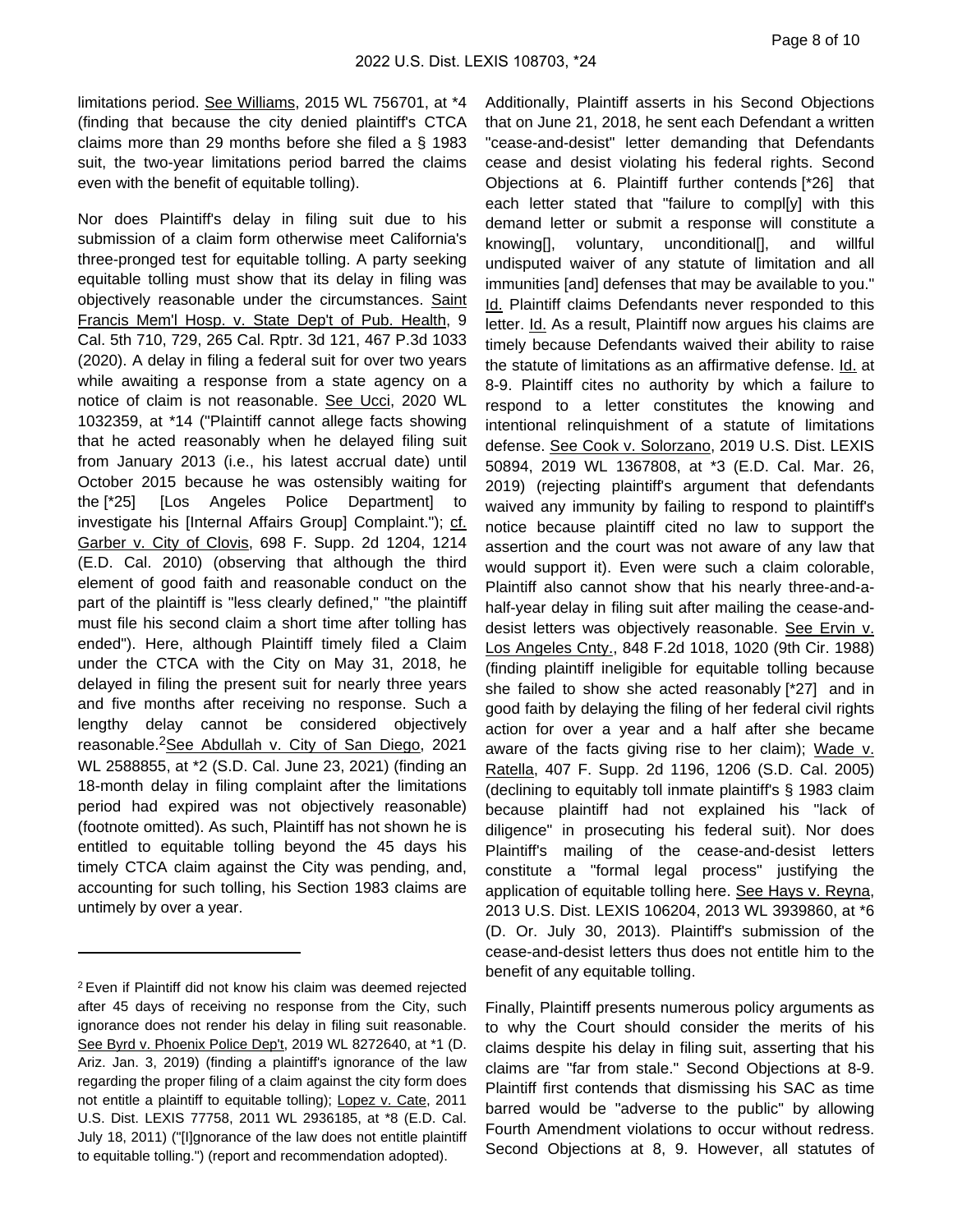limitations operate to bar even potentially meritorious claims. California courts balance the injustice to plaintiffs occasioned by limitations bars against the effects upon the important [\*28] public interest expressed by the limitations statutes when deciding whether to equitably toll the statute of limitations. Jones, 393 F.3d at 928; see also Akhtar v. Mesa, 2014 WL 1922576, at \*8, n.7 (E.D. Cal. May 14, 2014), report and recommendation adopted, 2014 U.S. Dist. LEXIS 87272, 2014 WL 2895236 (E.D. Cal. June 25, 2014) (rejecting plaintiff's argument that "general policy arguments" should serve as a basis justifying equitable tolling). Plaintiff also cites to Jones, 393 F.3d at 929 to argue that tolling rules that are inconsistent with the policy purposes of § 1983 should not be applied in such cases. Second Objections at 8. The court in Jones found that the district court erred by failing to consider whether the plaintiff, a civil detainee, was entitled to equitable tolling, holding that California's equitable tolling doctrine operates to toll a statute of limitations for claims asserted by a continuously confined civil detainee who has pursued his claims in good faith. 393 F.3d at 930. Here, unlike the district court in Jones, this Court has considered whether Plaintiff is entitled to equitable tolling. Further, Plaintiff has not shown he acted reasonably and in good faith by delaying the filing of his federal suit for nearly a year-and-a-half after the expiration of the statute of limitations, as discussed above. See Lal v. Ogan, 2019 U.S. Dist. LEXIS 17660, 2019 WL 427294, at \*4 (E.D. Cal. Feb. 4, 2019) (finding that plaintiff did not show good faith in prosecuting [\*29] his § 1983 claim because his suit was untimely be nearly one-and-a-half years) (report and recommendation adopted). As such, the Court does not find Plaintiff's policy arguments regarding equitable tolling to be persuasive.

In sum, Plaintiff is at most entitled to 45 days of equitable tolling during the pendency of his CTCA claim. Thus, even with the benefit of this tolling, Plaintiff's claims are still untimely by over a year. As Plaintiff is not entitled to sufficient tolling, his Section 1983 claims are untimely.

## **B. Younger Abstention Is Not Warranted Here**

In the Second Report, the Court advised Plaintiff that were his § 1983 claims not time barred, this action could be subject to abstention under Younger v. Harris, 401 U.S. 37, 91 S. Ct. 746, 27 L. Ed. 2d 669 (1971). Second Report at 17 n.3. Plaintiff in his Second Objections raises a new request that the Court order such

abstention in the form of a stay of these proceedings under Younger in light of a pending hearing on a motion to suppress in his criminal proceeding. Second Objections at 8, 10. However, because Plaintiff's claims are time barred for the reasons discussed above, and because any pretrial decision on a motion to suppress is not a final determination of the state court proceedings, a stay of these proceedings does [\*30] not appear warranted under Younger.

Plaintiff separately asserted in his Second Objections that he seeks an injunction barring the Defendants from engaging in unlawful searches and seizures of citizens of Santa Ana. Second Objections at 8. Such a request, in objections, is not appropriate. Further, even were such a request properly before the Court, and even if Plaintiff's claims were not time barred, the Court would lack the authority to issue such an injunction under City of Los Angeles v. Lyons, 461 U.S. 95, 111, 103 S. Ct. 1660, 75 L. Ed. 2d 675 (1983), which, in dicta, observed that federal courts lack the authority "to entertain a claim by any or all citizens who no more than assert that certain practices of law enforcement are unconstitutional." See Hodgers-Durgin v. de la Vina, 199 F.3d 1037, 1040 (9th Cir. 1999) (summarizing Lyons as a case in which the Supreme Court denied plaintiff's request for an injunction barring the Los Angeles Police Department from using chokeholds except in certain restricted circumstances because, in the absence of a realistic threat of future injury, plaintiff could not show a case or controversy with the City that would justify the equitable relief sought).

# **C. Leave to Amend Is Not Warranted for Plaintiff's Section 1983 Claims**

A pro se litigant must ordinarily be given leave to amend unless it is absolutely clear that deficiencies [\*31] in a complaint cannot be cured by further amendment. Lucas v. Dep't of Corr., 66 F.3d 245, 248 (9th Cir. 1995) (per curiam); see also Cato, 70 F.3d at 1106. If, after careful consideration, it is clear that a complaint cannot be cured by amendment, the Court may dismiss without leave to amend. See, e.g., Chaset, 300 F.3d at 1088 (holding that "there is no need to prolong the litigation by permitting further amendment" where the "basic flaw" in the pleading cannot be cured by amendment); Lipton v. Pathogenesis Corp., 284 F.3d 1027, 1039 (9th Cir. 2002) (holding that "[b]ecause any amendment would be futile, there was no need to prolong the litigation by permitting further amendment").